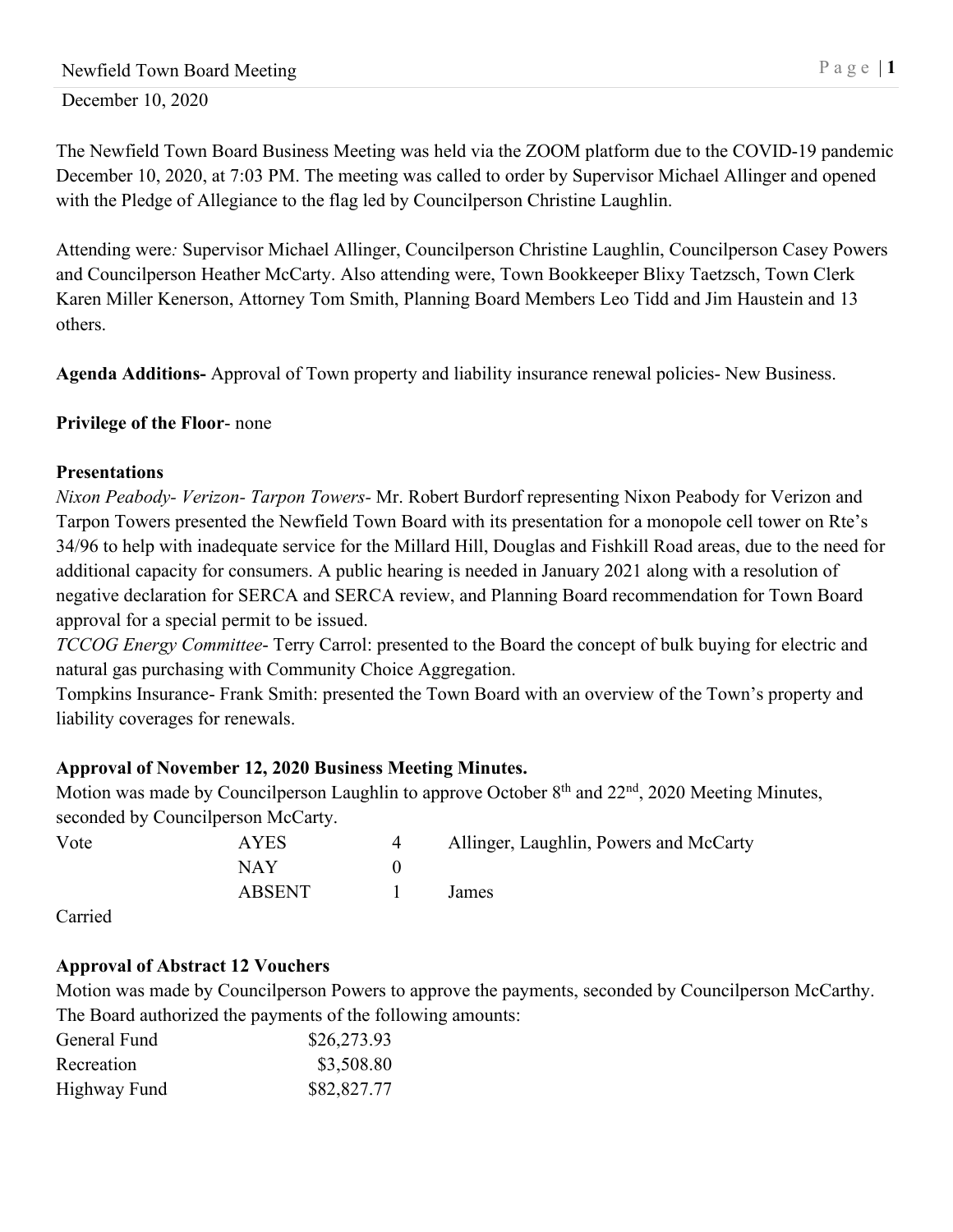| Streetlight Fund |                       |          | \$2,483.49                                                 |
|------------------|-----------------------|----------|------------------------------------------------------------|
| Sewer Fund       |                       |          | \$1,375.63                                                 |
|                  | Water District 1 Fund |          | \$4,978.87                                                 |
|                  | Water District 2 Fund |          | \$4,256.57                                                 |
| Trust & Agency   |                       |          | \$3,404.35                                                 |
|                  |                       |          | Vouchers were audited by Councilpersons Powers and McCarty |
| Vote             | <b>AYES</b>           |          | Allinger, Laughlin, Powers and McCarty                     |
|                  | NAY                   | $\theta$ |                                                            |
|                  | <b>ABSNET</b>         |          | James                                                      |

Carried

## **REPORTS**

*Highway-* Highway Superintendent Kevin Berggren was absent

*Water/Sewer-* Water Supervisor Berggren was absent

*Recreation-* Recreation Supervisor Austin Kuzcek was absent,

*Building Code Enforcement-* Code Officer Alan Teeter was absent, a written report was provided noting 4 permits were issued for Novmeber-1 new garage, 2 reroofs, 1 apartment conversion.

*Planning Board*- Planning Board Chair Leo Tidd: reported the Planning Board had met with representatives regarding the Verizon cell tower. Mr. Tidd stated the TGA solar project was on hold and that Gabe Dean spoke to the Planning Board regarding the upcoming purchase of 190 Main Street.

*EMC*- Michelle Henry reported

*Finance and Personnel*- Bookkeeper Taetzsch submitted a written report that summarized the October 2020 financials, budget modifications for General, Community Park and Water/Sewer funds. Ms. Taetzsch also reported on the 2021 budget preparations, mandatory staff training and the updated employee handbook. *TCCOG-* Councilperson McCarty reported TCCOG would be having a ZOOM meeting regarding Community Choice Aggregation on November  $17<sup>th</sup>$ .

*Supervisor's Report-* Supervisor Allinger reported Joan Jurkowich from Tompkins County Planning has offered assistance to help with projects he has submitted: Animal and Noise Laws and the Castle Peak storm water pond situation to complete the projects. Supervisor Allinger reported Junk Yard Officer Brown had comprised a list of active auto repair shops for future reference. The GASBY 75 filings will no longer be paid for by TCCOG starting in 2021. Supervisor Allinger also stated he has been in communication with Clarity Connect regarding Wi-Fi deployments. Supervisor Allinger also reported the AIM payment has been processed and that 2021 was sill unsure. The Burdge Hill Road solar project is nearing completion and waiting for NYSEG to hook up. Association of Towns will be offering virtual training in February for elected officials. Anna Kelles, our recently elected Assemblyperson met with Town officials at Town Hall to learn of our Town needs and concerns. Supervisor Allinger stated he has been involved with the weekly County Supervisor calls. Councilperson Laughlin and himself have also participated with phone meetings with Representative Reed regarding COVID relief for municipalities. Supervisor Allinger continues to work with Clarity Connect and Fiberlink for connectivity for Newfield residents. The final area looking for creative solutions is the Millard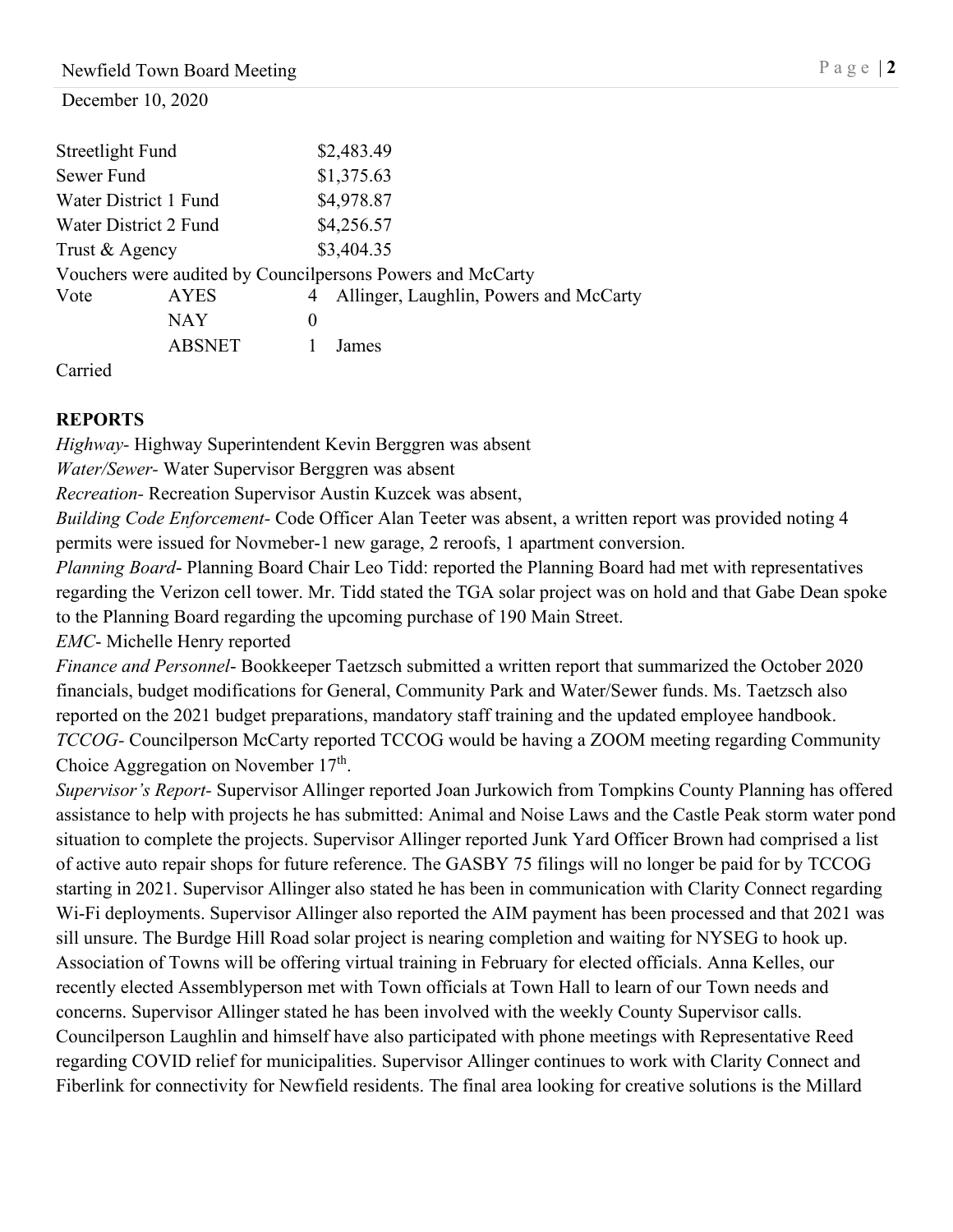Hill, Douglas and Fishkill Road areas. The infiltration study continues, flow meters have been installed to help evaluate the system. The target completion date is the end of January 2021. Supervisor Allinger is working with SCT to secure a VPN in order to be able to remote into the town server securely and monitor all computers remotely.

Councilperson Laughlin and Supervisor Allinger continue to work with Tompkins County for Emergency Preparedness. Supervisor Allinger would like the Town to purchase a subscription to Survey Monkey in order to collect data remotely. An annual subscription is \$380.00. Supervisor Allinger also commented the need to update the Town's aging phone system. Spectrum and SCT have been contacted for conversations regarding needs and quotes.

# **ACTION ITEMS**

### **RESOLUTION NO 47**

## **– Resolution establishing a Climate Smart Communities Task Force and Terms of Reference**

WHEREAS, the Newfield Town Board adopted the New York State Climate Smart Communities Pledge on June 11th, 2020; and

WHEREAS, to become a Certified Climate Smart Community, one of the actions the Town of Newfield must take is to create a task force which shall be known as the Newfield Climate Smart Communities Task Force, hereinafter called the Newfield CSC Task Force; and be it further

RESOLVED, that the Newfield CSC Task Force shall be constituted as specified by the following Terms of Reference:

Terms of Reference Newfield Climate Smart Communities Task Force

## **Membership; terms of office; vacancies.**

A.) While the number of members of the Newfield CSC Task Force may change over time, depending upon needs and work demand, it will start with five members and may expand up to eight members.

> 1. A representative of the Supervisor and Town Board, who shall be responsible for maintaining a collaborative relationship between the Newfield CSC Task Force and the Town Board. 2. Three or more additional citizen appointees, who live in the Town of Newfield, appointed by the

> Town Board based on their experience in the field and availability to participate in the Newfield CSC Task Force.

- 3. The Newfield CSC Task Force will reserve one spot for a high school student.
- 4. Additional volunteers may serve on subcommittees as needed.

B.) There are no term limits for Task Force membership When a member resigns, they will transfer projects they are responsible for to another CSC Task Force member.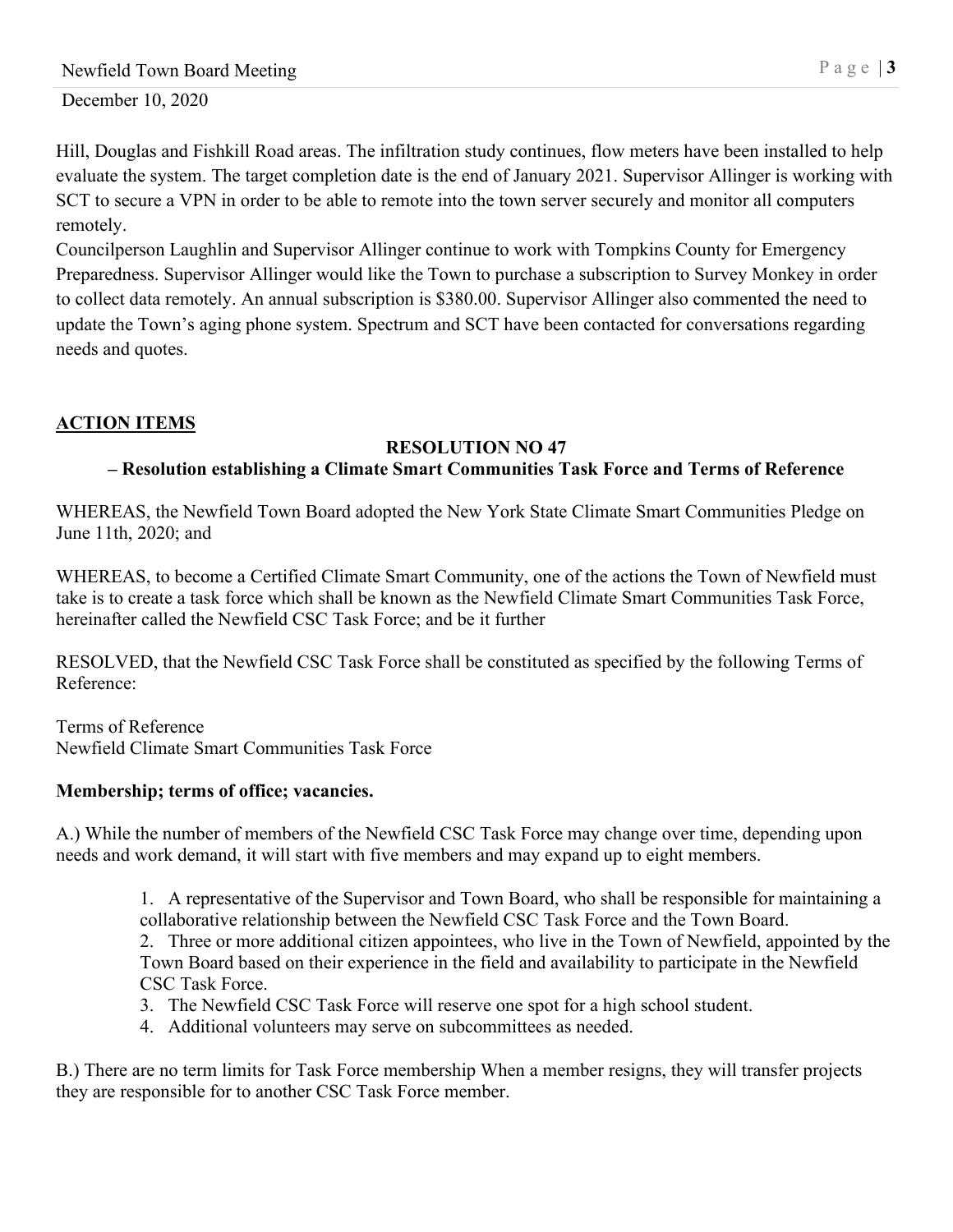C.) Vacancies on the Newfield CSC Task Force shall be filled in the same manner as the original appointment.

D.) The Newfield CSC Task Force may also seek input from the Chair of the Town's Planning Board, and from such individuals with expertise in sustainability and GHG reduction from other agencies and organizations in the region on an as-needed basis.

## **Rules; records; meeting schedule.**

A.) Agendas and records of all meetings shall be kept and filed online using Microsoft Teams. These are accessible by the Town Board, and Town Clerk.

B.) The Newfield CSC Task Force will meet monthly or more frequently as needed.

## **Powers and duties.**

The powers and duties of the Newfield CSC Task Force shall be to:

A.) use the NY State DEC Climate Smart Communities Pledge Elements to prioritize actions to be undertaken by the Town government and residents such that the GHG impacts are maximized to the greatest extent achievable.

B.) recommend the prioritized actions to the Town Board for approval.

C.) seek to coordinate the efforts of private groups, institutions, and individuals within the Town of Newfield in accordance with the goal of achieving increasing levels of Climate Smart Community certifications.

D.) work collaboratively with similar task forces in neighboring communities to ensure that efforts complement and reinforce one another.

## **Reports to the Supervisor and the Town Board.**

The Newfield CSC Task Force shall maintain ongoing communication with the Supervisor, Town Board and any relevant Town boards, commissions, working groups and departments.

## **Compensation and expenses of members.**

The members of the Newfield CSC Task Force shall receive no compensation for their service as members.

# **Newfield CSC Task Force Sunset Clause**

The Newfield CSC Task Force has no termination date. It will continue to function as long as there are sustainability issues worth reviewing and projects to implement for Climate Smart Community certifications. It can be terminated at any time by the Town Board.

# **2020 Member List**

### **Community Representatives** Heidi Eckerson Kitty Gifford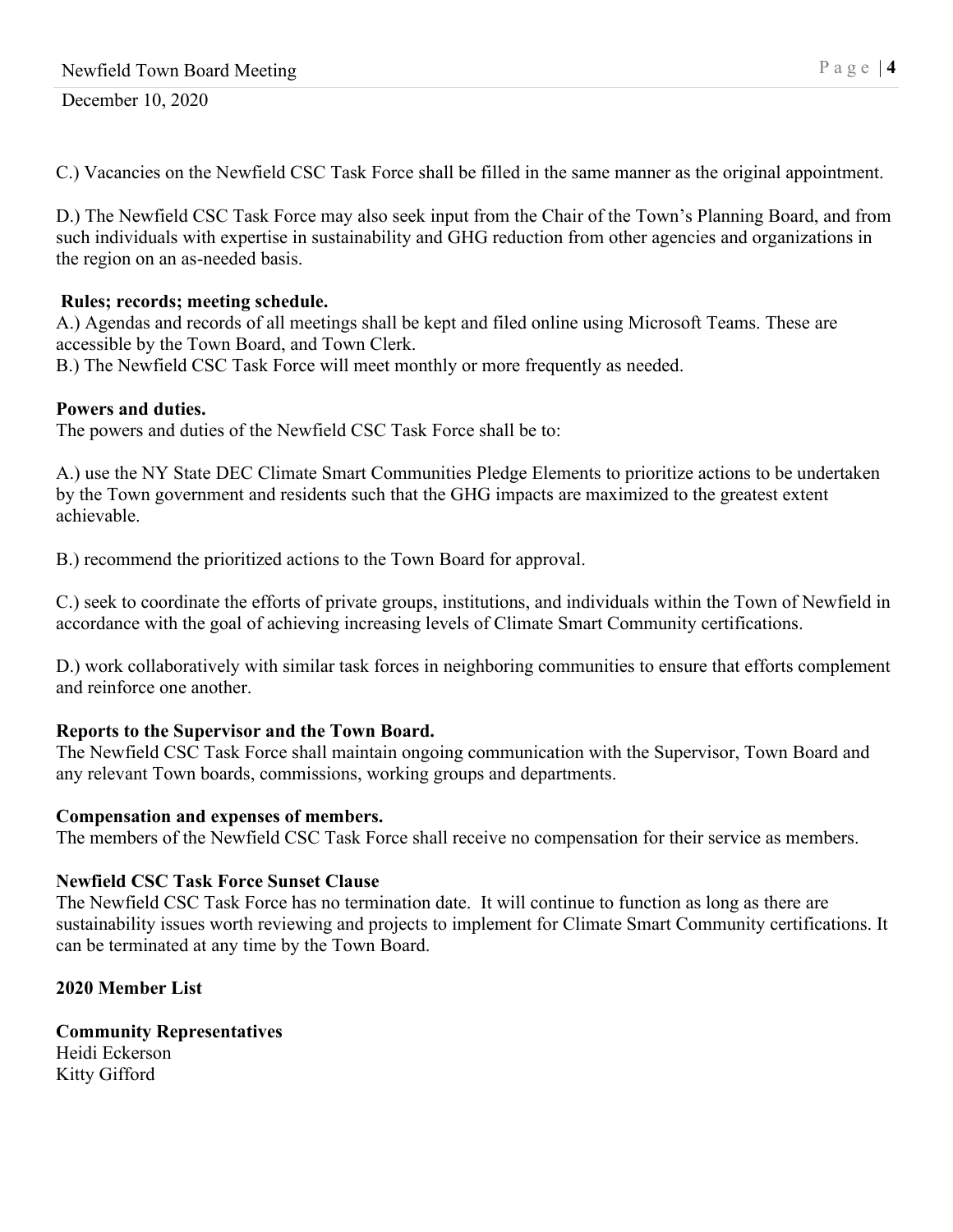## **Town Government**

Heather McCarty Casey Powers Leo Tidd

Motion was made by Councilperson Powers to adopt Resolution 47-2020 Resolution establishing a Climate Smart Communities Task Force and Terms of Reference, seconded by Councilperson Laughlin.

| Vote | AYES          | Allinger, Laughlin, Powers and McCarty |
|------|---------------|----------------------------------------|
|      | NAY           |                                        |
|      | <b>ABSENT</b> | James                                  |

Carried

RESOLUTION NO 48-2020 - Appointing Newfield Climate Smart Communities Coordinator

WHEREAS, the Newfield Town Board adopted the New York State Climate Smart Communities Pledge on June 11th, 2020; and

WHEREAS, to become a Certified Climate Smart Community, one of the actions the Town of Newfield must take is to appoint a Climate Smart Communities Coordinator; and

WHEREAS, the Climate Smart Communities Coordinator's duties include, among other things, planning Climate Task Force meetings, organizing communications within and from the Climate Task Force, and administrating and overseeing activities of the Climate Task Force.

IT IS HEREBY RESOLVED, that Kitty Gifford is hereby appointed as the Town's Climate Smart Communities Coordinator.

Motion was made by Councilperson Powers to adopt Resolution 48-2020 Appointing Newfield Climate Smart Communities Coordinator, seconded by Councilperson Laughlin.

| Vote | <b>AYES</b> | Allinger, Laughlin, Powers and McCarty |
|------|-------------|----------------------------------------|
|      | NAY         |                                        |
|      | ABSENT      | James                                  |

Carried

Annual Agreements

Motion was made by Councilperson Laughlin to approve Supervisor Allinger to sign the Annual Agreements with the Newfield Senior Citizens, NICE, Gadabout, Newfield Public Library and the Newfield Garden Apartment PILOT, seconded by Councilperson McCarty.

| Vote | <b>AYES</b>   | Allinger, Laughlin, Powers and McCarty |
|------|---------------|----------------------------------------|
|      | NAY           |                                        |
|      | <b>ABSENT</b> | James                                  |

Carried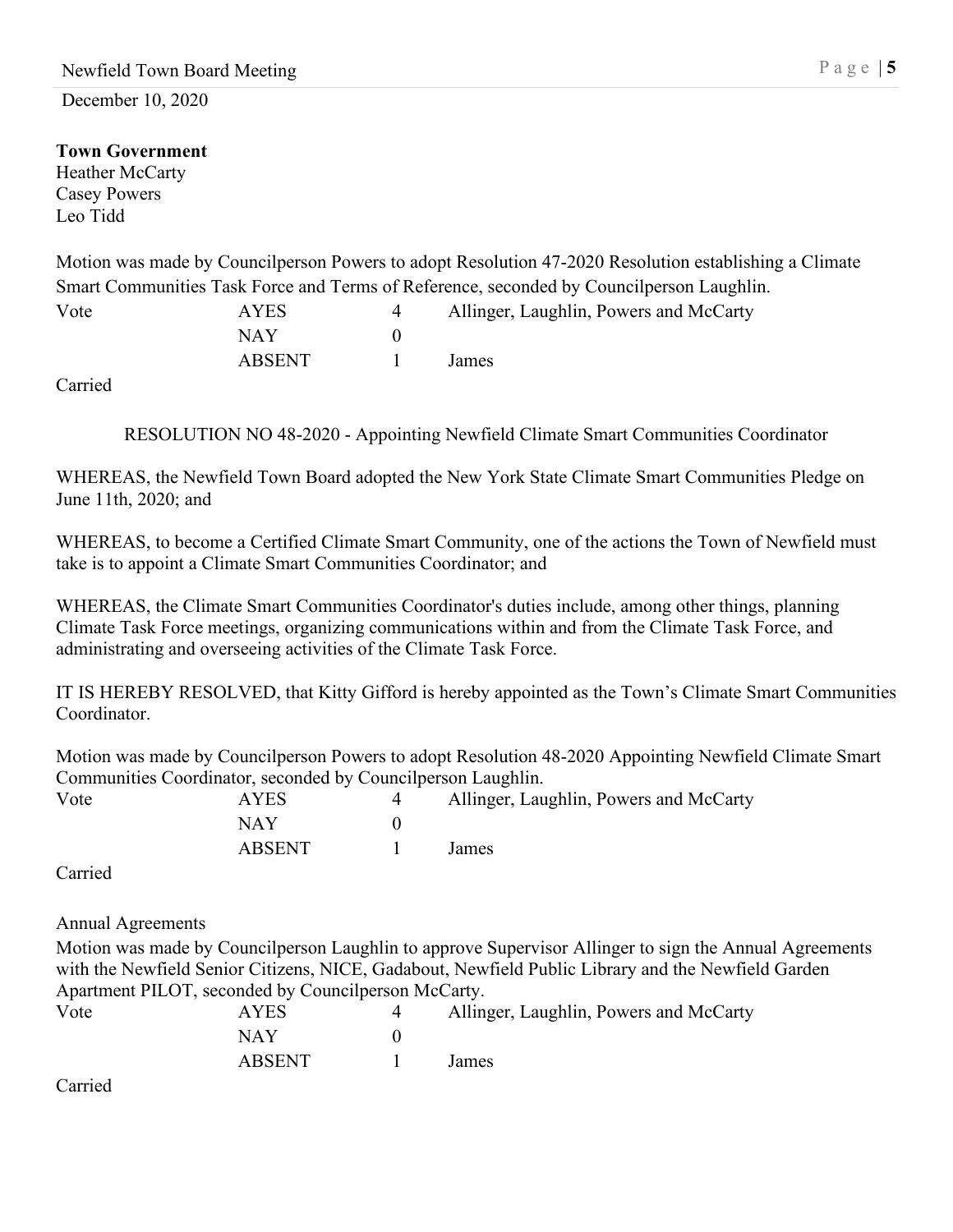#### **Resolution 49-2020 Budget Modifications**

RESOLUTION NO. 49-2020 – Approval of December 2020 Budget Modifications

WHEREAS, it is necessary to modify the 2020 budget based on updated estimates of revenues and expenses in 2020, and

WHEREAS, a detailed listing of each budget adjustment by Fund has been provided below, be it therefore

RESOLVED, that the Newfield Town Board approves the budget modifications as outlined below.

|                               |                                             |                 |    | Increase/   |    |                 |
|-------------------------------|---------------------------------------------|-----------------|----|-------------|----|-----------------|
| Account#                      | Account Name                                | Original Budget |    | (Decrease)  |    | Modified Budget |
|                               |                                             |                 |    |             |    |                 |
| GENERAL FUND EXPENSES         |                                             |                 |    |             |    |                 |
| A1610.416                     | Central Services - Software and Maintenance | Ŝ.<br>4,800.00  | Ś. | 200.00      | Ŝ  | 5,000.00        |
| A 1920.4                      | Municipal Association Dues                  | Ś<br>1,000.00   | Ŝ. | 1,000.00    | Ś. | 2,000.00        |
| A9060.8                       | Hospital and Medical Insurance              | Ś<br>92.085.00  | Ś. | 4,915.00    | Ś. | 97,000.00       |
| A5182.4                       | Street Lighting - Contractual               | Ś<br>6,000.00   | Ś. | (2,000.00)  | Ś  | 4,000.00        |
| A8020.4                       | Planning - Contractual                      | Ś<br>4,500.00   | Ś  | (2,000.00)  | Ś  | 2,500.00        |
| A8745.4                       | Flood & Erosion Control - Contractual       | Ś<br>6,850.00   | Ś  | (2, 115.00) | Ś  | 4,735.00        |
|                               |                                             |                 |    |             |    |                 |
| Total Expenditure Adjustments |                                             |                 | ۹  | ۰           |    |                 |

|                               |                                      |                 | In a case/       |                  |
|-------------------------------|--------------------------------------|-----------------|------------------|------------------|
| Account#                      | Account Name                         | Original Budget | (Decrease)       | Modified Budget  |
|                               |                                      |                 |                  |                  |
| HIGHWAY FUND EXPENSES         |                                      |                 |                  |                  |
| DA5110.19                     | General Repairs - COVID leave        | \$<br>20,000.00 | 2.100.00<br>S.   | \$<br>22,100.00  |
| DA5110.10                     | General Repairs - Personnel          | Ś<br>185,000.00 | S<br>(2,100.00)  | \$<br>182,900.00 |
| DA5112.4                      | Permanent Improvements - Contractual | 380,000.00<br>Ś | Ś<br>1,500.00    | Ś<br>381,500.00  |
| DA 5130.46                    | Machinery - Parts                    | 25,000.00<br>Ś  | 2,000.00<br>Ś    | Ś<br>27,000.00   |
| DA 5130.463                   | Machinery - Repairs                  | \$<br>70,000.00 | Ś<br>3,000.00    | Ś<br>73,000.00   |
| DA9785.7                      | Installment Purchase Interest        | Ś<br>4,501.00   | Ś<br>1.00        | Ś<br>4,502.00    |
| DA9010.8                      | State Retirement                     | Ś<br>50,471.00  | \$<br>(1.00)     | \$<br>50,470.00  |
| DA 9040.8                     | Workers Compensation                 | Ś<br>76,000.00  | \$<br>(6,500.00) | \$<br>69,500.00  |
|                               |                                      |                 |                  |                  |
| Total Expenditure Adjustments |                                      |                 | S<br>۰           |                  |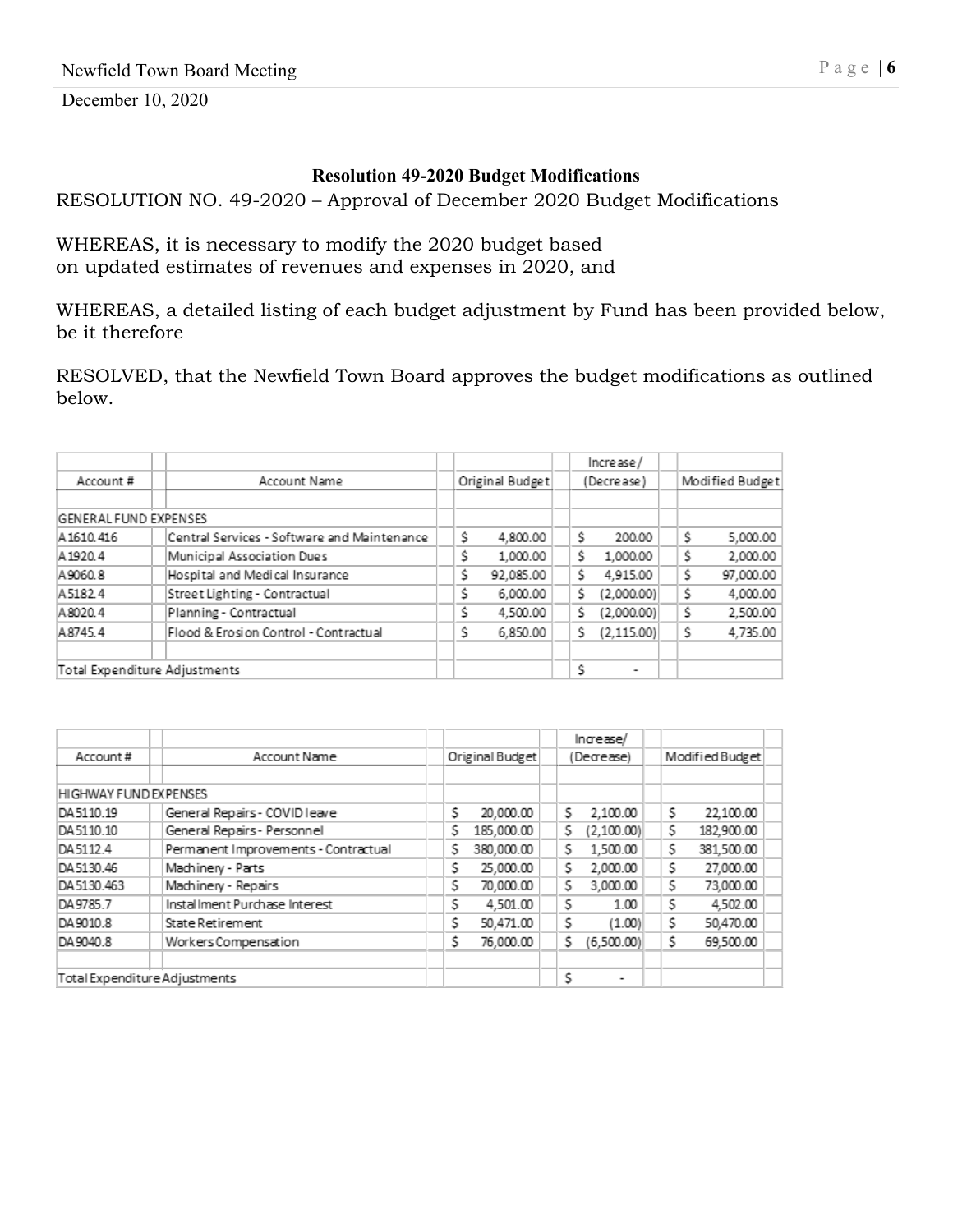## Newfield Town Board Meeting P a g e | 7

#### December 10, 2020

|                               |                                   |                 | Increase/                |  |   |                 |
|-------------------------------|-----------------------------------|-----------------|--------------------------|--|---|-----------------|
| Account#                      | Account Name                      | Original Budget | (Decrease)               |  |   | Modified Budget |
|                               |                                   |                 |                          |  |   |                 |
| <b>ISEWER FUND EXPENSES</b>   |                                   |                 |                          |  |   |                 |
| SS1-8120.4                    | Sanitary Sewers - Contractual     | Ś<br>9,500.00   | \$2,500.00               |  | Ś | 12,000.00       |
| SS1-9010.8                    | lState Retirement                 | S<br>1,808.00   | Ś<br>300.00              |  | S | 2,108.00        |
| SS1-9040.8                    | Workers Compensation              | Ś<br>3,353.00   | S<br>(300.00)            |  |   | 3,053.00        |
| SS1-8130.4                    | Sewage Treat/Disposal Contractual | 55,000.00       | \$(2,500.00)             |  |   | 52,500.00       |
|                               |                                   |                 |                          |  |   |                 |
| Total Expenditure Adjustments |                                   |                 | $\overline{\phantom{a}}$ |  |   |                 |

|                               |  |                                             |                 |                          | Increase/      |  |                 |  |
|-------------------------------|--|---------------------------------------------|-----------------|--------------------------|----------------|--|-----------------|--|
| Account#                      |  | Account Name                                | Original Budget |                          | (Decrease)     |  | Modified Budget |  |
|                               |  |                                             |                 |                          |                |  |                 |  |
| WATER 1 EXPENDITURES          |  |                                             |                 |                          |                |  |                 |  |
| SW1-8320.4                    |  | Source of Supply Contractual                | 21.296.00       |                          | \$(1,250.00)   |  | 20,046.00       |  |
| SW1-8320.41                   |  | Source of Supply Contractual - Grant Funded | 50,000.00       |                          | 1,250.00<br>Ś. |  | 51,250.00       |  |
| SW1-9010.8                    |  | State Retirement                            | 3,617.00        |                          | 200.00         |  | 3,817.00        |  |
| SW1-9040.8                    |  | Workers Compensation Insurance              | 1.376.00        |                          | (200.00)       |  | 1,176.00        |  |
|                               |  |                                             |                 |                          |                |  |                 |  |
| Total Expenditure Adjustments |  |                                             |                 | $\overline{\phantom{a}}$ |                |  |                 |  |

|                               |                                         |                 | Increase/                |                 |
|-------------------------------|-----------------------------------------|-----------------|--------------------------|-----------------|
| Account#                      | Account Name                            | Original Budget | (Decrease)               | Modified Budget |
|                               |                                         |                 |                          |                 |
| WATER 2 EXPENDITURES          |                                         |                 |                          |                 |
| SW2-8320.4                    | Source of Supply - Contractual          | 7.000.00        | (1,250.00)               | 5,750.00        |
| SW2-8320.41                   | Source of Supply - Grant Funded Expense | 50,000.00       | 1.250.00                 | 51.250.00       |
|                               |                                         |                 |                          |                 |
| Total Expenditure Adjustments |                                         |                 | $\overline{\phantom{a}}$ |                 |

Motion was made by Councilperson Powers approving the December 2020 budget modifications as presented. Motion seconded by Councilperson McCarty.<br>Vote AYES 4 Allinger, Laughlin, Powers and McCa 4 Allinger, Laughlin, Powers and McCarty NAY 0

| <b>ABSENT</b> | James |
|---------------|-------|
|               |       |

Carried

# RESOLUTION NO. 50 -2020 Delinquent Water/Sewer Charges

WHEREAS, the Town of Newfield Water and Sewer accounts states on the October 2020 bills that any unpaid balance after November 20, 2020 will be levied on the 2021 Town and County tax bills with a 10% levy charge.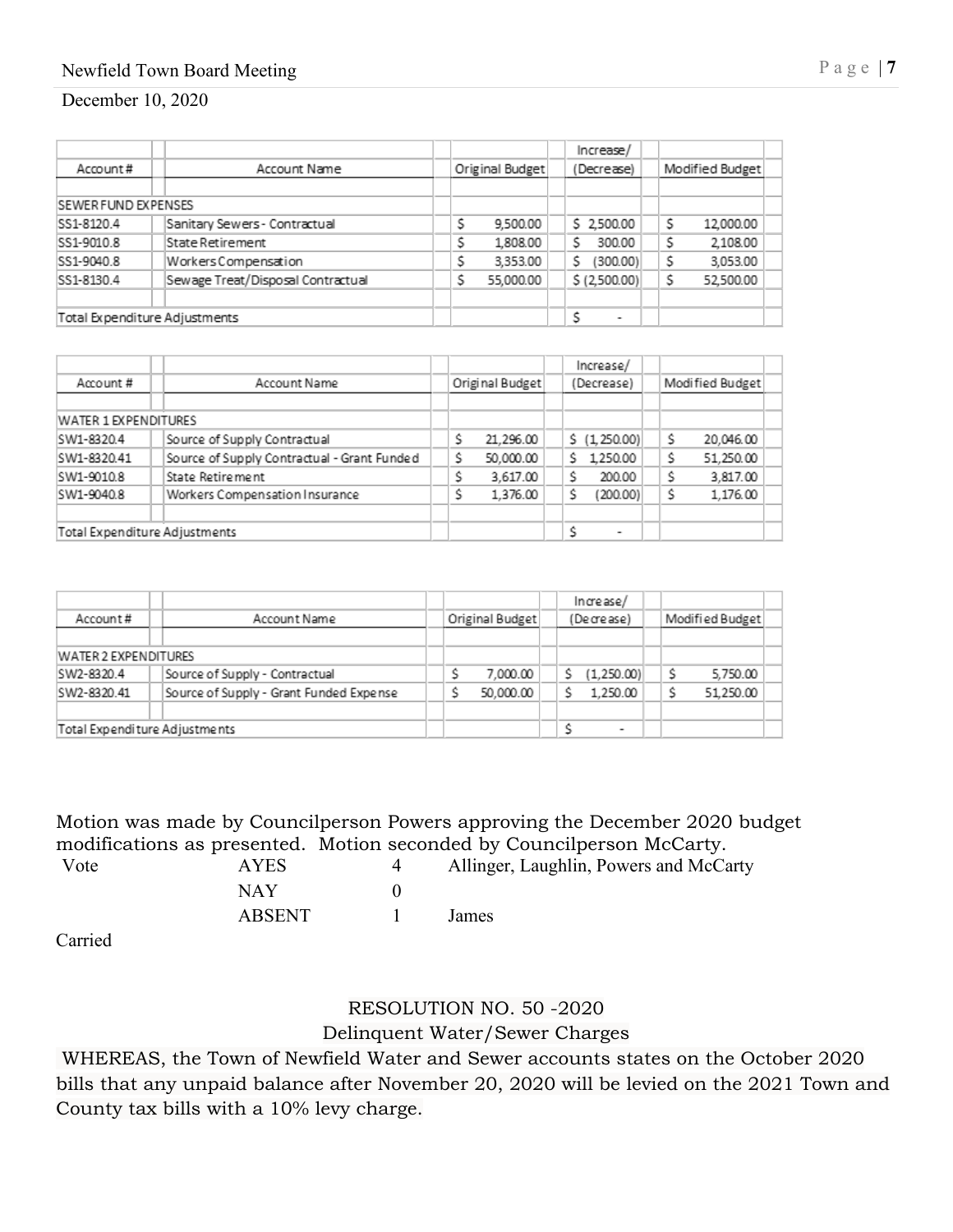THEREFORE BE IT RESOLVED that the tax collector will levy the unpaid Water and Sewer Account charges over 30 days past due on the 2021 Town and County tax bills with a 10% levy charge.

Motion was made by Councilperson Powers to approve Resolution No. 50-2020, seconded by Councilperson Laughlin

| Vote | AYES   | Allinger, Laughlin, Powers and McCarty |
|------|--------|----------------------------------------|
|      | NAY    |                                        |
|      | ABSENT | James                                  |

Carried

Approval of renewal of Town Insurance Policies with Tompkins Insurance Agency

Motion was made by Councilperson Laughlin to approve the Town of Newfield to renew the existing Insurance policies with Tompkins Insurance Agency. Motion seconded by Councilperson Powers.

| Vote | <b>AYES</b> | Allinger, Laughlin, Powers and McCarty |
|------|-------------|----------------------------------------|
|      | NAY         |                                        |
|      | ABSENT      | James                                  |

Carried

### **OLD BUSINESS**

Discussion – financial assistance request from Newfield Public Library and Newfield Historical Society Newfield Public Library Director Susan Chaffee and Newfield Historical Society President Alan Chaffee presented the Town Board with the possibility of expanding its space to an apartment next door to the Library. Funds and services could possibly be requested in the future for this endeavor. At this time, the Town is limited as to what it can do.

## **NEW BUSINESS**

Public Safety Collaboration – Councilperson McCarty will draft a letter requesting the Tompkins County Sheriff for more support in the Town of Newfield, and that the Town of Newfield does not approve of defunding the Tompkins County Sheriff Department. The Board will approve a unified Statement to be sent.

### Town Hall COVID precautions

The Town Clerk voiced concerns regarding COVID precautions and 2021 tax collection. Added safety measures and visible social distancing markers will be used. Notices will be added in tax bills and signs in and outside of Town Hall will be visible with new guidelines.

Verizon Special Permit Approval- Motion was made by Councilperson Powers for the Newfield Town Board Members to meet with the Verizon representatives at the January 28, 2021 Meeting, seconded by Councilperson McCarty.

Vote AYES 4 Allinger, Laughlin, Powers and McCarty